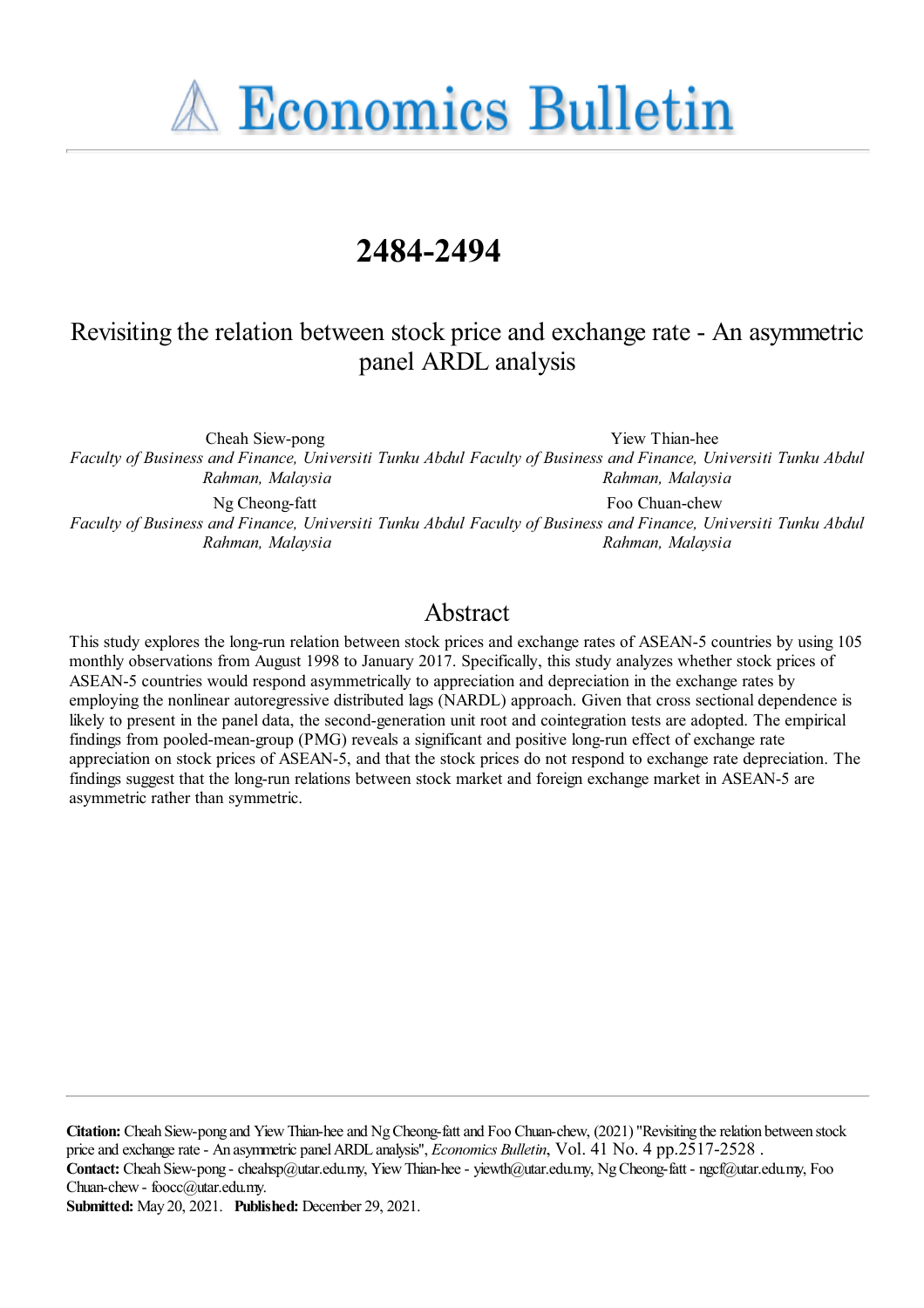### **1. INTRODUCTION**

It is common that there is interaction between macroeconomic indicators. Therefore, it is plausible that the interaction holds in the linkage between stock market price and exchange rate. The relation between stock price and exchange rate has drawn a special attention to several parties. On micro scale, investors are interested on the movements of both stock and foreign exchange markets, as these movements would affect their portfolio standing. On macro level, governments and monetary policy regulators pay great attention on these two markets as changes in stock price and exchange rate generally reflect the financial and economic stability of a country.

Intuitively, exchange rate plays an important role in determining stock price. The floworiented model (Dornbusch and Fisher, 1980) demonstrated how exchange rate movements influence the stock price of domestic firms through the changes in their trade competitiveness. Suppose there is a currency depreciation, export-oriented firms tend to export more due to the increase in trade competitiveness, which leads to higher profits and share prices. Domestic firms that are less-export oriented will experience higher costs of import, which later results in lower expected future cash flows and ultimately share prices. In other words, an episode of currency depreciation (or currency appreciation) could drive stock price to change in either direction. On the other hand, the theory of asymmetric hedging behavior (Miller and Reuer, 1998) predicts that the firms' exposure during episodes of currency appreciation is different to periods of depreciation if they use real options to hedge against exchange rate changes. The likelihood of default by a domestic borrower who held foreign currency denominated debts tend to be higher when the home currency is depreciating. This is less likely when home currency appreciates relatively.

Despite originating from different angles, the flow-oriented model and the theory of asymmetric hedging behavior explained why currency appreciations could lead to nonlinear or asymmetric response in stock price as compared to currency depreciations. Nonetheless, most of the existing empirical findings on the relationship between exchange rate and stock price often presumed a linear relationship<sup>1</sup> and remained inconclusive. Given the possible nonlinearity within the relation, this study aims to find out whether the relation between stock prices and exchange rates in the ASEAN-5 countries are asymmetric. Specifically, this study attempts to examine the existence of asymmetric cointegrating relationship between stock prices and exchange rates of ASEAN-5 countries by using an asymmetric panel cointegration approach.

The novelty of this study is threefold. First, while the application of nonlinear ARDL is not new in the literature, this study makes the first attempt to apply the partial sum decomposition technique in a panel data setting to analyze the stock market – currency market asymmetry. Salisu and Isah (2017) and Salisu et al. (2019) is the closest in methodological spirit with this study, who examined the asymmetric relationships between oil price and stock price in a panel data setting. Second, the adoption of nonlinear ARDL technique in a dynamic panel setting is superior<sup>2</sup> to linear modeling and other nonlinear modeling techniques in terms of capturing asymmetric long-run and short-run relations. Third, this study applies the Pesaran (2007) cross-sectionally augmented Dickey-Fuller (CADF) unit root test and the Westerlund (2007) panel cointegration test, which

<sup>&</sup>lt;sup>1</sup> See Bahmani-Oskooee and Saha (2015) for a detailed review on the related empirical studies.

<sup>&</sup>lt;sup>2</sup> See Shin et al. (2014) and Salisu and Isah (2017) for discussion on the superiority.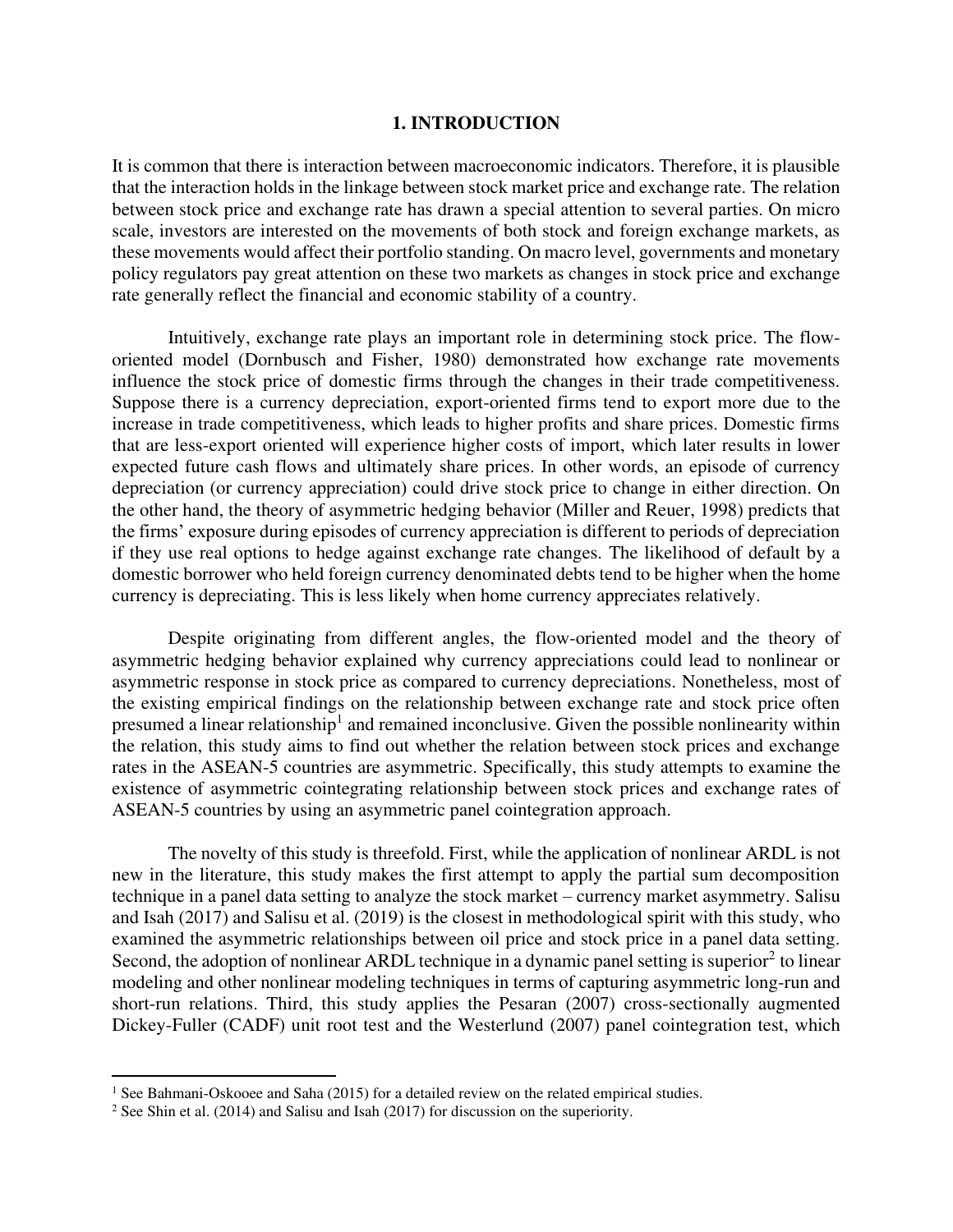provide robust test results even under the presence of cross-sectional dependence (CSD) of panel data.

 The structure of the remainder is as follow. Section 2 briefly reviews the relevant empirical evidence. Section 3 describes the methodology and data of this study. Section 4 reports and discusses the empirical findings. Section 5 concludes.

# **2. BRIEF LITERATURE REVIEW**

Beginning from the pioneering works of Franck and Young (1972), Aggarwal (1981), and Giovannini and Jorion (1987), the ever-expanding literature of the relation between stock market and currency market under three broad themes. The first theme emphasizes on short-run and longrun relationship between stock price and exchange rate. Within this theme, some empirical studies have found existence of a long-run relationship between stock price and exchange rate (Mukherjee and Naka, 1995; Qiao, 1996; Ajayi and Mougoue, 1996; Cheah et al., 2017; Zarei, et al. 2019; Long et al., 2021), while some others have found no cointegration between the two variables (Bahmani-Oskooee and Sohrabian, 1992; Mansor, 2000; Nieh and Lee, 2001; Muhammad and Rasheed, 2003). The second theme mainly investigates the short-run causality between stock price and exchange rate. This theme also reported mixed findings, as some authors found the existence of bi-directional causality between the two variables (Bahmani-Oskooee and Sohrabian, 1992; Hatemi and Roca, 2005; Pan et al., 2007; Yang et al., 2014), several authors documented only a one-way causality running from one market to another (Mansor, 2000; Granger et al., 2000; Hatemi and Roca, 2005; Hau and Rey, 2005, 2006; Lau and Go, 2019; Lin, 2012, Ibrahim, 2000; Wu, 2000), while others reported there is no causality between stock price and exchange rate (Franck and Young, 1972, Solnik, 1987, Chow et al., 1997).

The studies of the two main themes above have reached to their findings by employing various methodological designs, which includes different estimation methods, sampled countries, observation periods, and different measurements used mainly for exchange rates. However, these empirical studies shared a common feature that they assumed the relation between stock price and exchange rate is of linear setting. This practice could lead to biased estimates and misleading findings if exchange rate movements would asymmetrically influence the changes in stock prices.

 Finally, the third theme emerged given these theoretical arguments of asymmetric relationship between stock price and exchange rate. Even though the size of this theme is considerably smaller than the studies that assumed linear relation, it is growing in size and the related studies has reported convincing evidence on the existence of nonlinear relationship. For instance, Lee and Wang (2015) documented that the relationship between stock market movement and foreign exchange could be asymmetric in different time horizons. Using a panel dataset consists of 29 countries from 2000 to 2011, they found that the relationship between stock price and exchange rate are negative in the short-run, but it turns to positive in the long-run. By employing the recently developed nonlinear ARDL approach (Shin et al., 2014), Bahmani-Oskooee and Saha (2016) found evidence of asymmetric responses from stock prices to the change in exchange rates of 9 countries in both short run and long run. In a more recent study, Ajaz et al.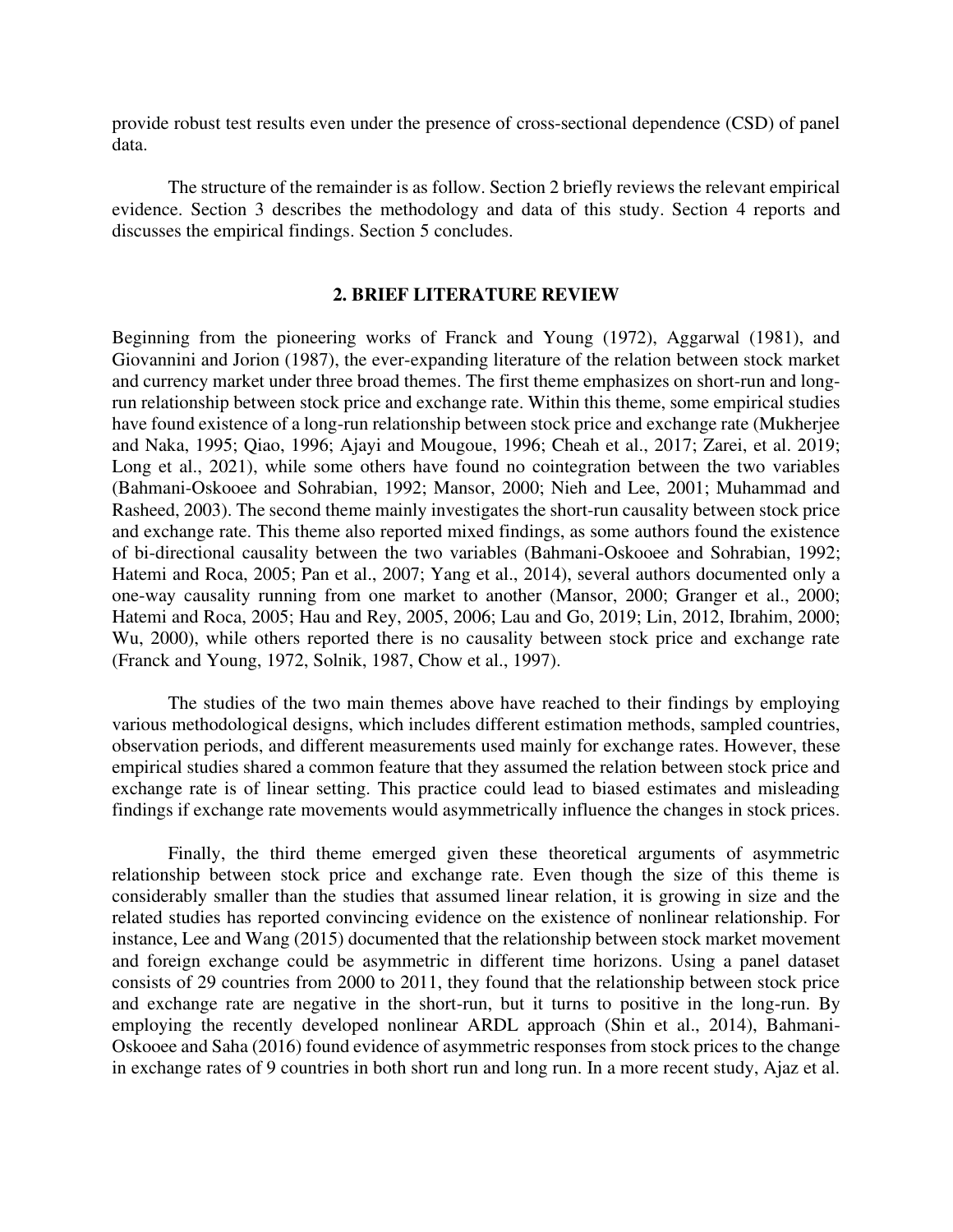(2017) found that the stock price in India is asymmetrically responding to changes in exchange rate and interest rate.

In the context of Southeast Asia, Ismail and Isa (2009) used Malaysian monthly data for period 1995-2005 and found that their regime Markov-switching VAR model outperform linear model in fitting the cointegration between stock returns and exchange rates. Similarly, the nonlinear ARDL analysis in Cheah et al. (2017) demonstrated that the Malaysian stock price respond only to currency depreciation in the long run. The authors also found that the asymmetric cointegration between stock price and exchange rate is sensitive to change of exchange rate regime.

 The empirical studies reviewed imply the possibility where exchange rates can relate to stock prices asymmetrically. Consequently, the following sections are structured to analyze the asymmetric relationships between stock prices and exchanges of the five ASEAN economies in a panel setting.

# **3. METHODOLOGY**

#### **3.1 The Model**

As per preceding discussion, this study employs the nonlinear ARDL model by Shin et al. (2014). There are at least two favorable features of this technique. First, the mechanism of the nonlinear ARDL model is excellent in capturing the asymmetries within the long run and short run relation. This in turn allows for the analysis on asymmetry due to positive versus negative changes of the regressor, as well as the asymmetry between short run and long run dynamics. Second, it yields unbiased estimates even if there are variables with mixed integrated orders, given that the integrated order is at most one or *I*(1).

 Initially designed for time series analysis of one country as in Shin et al. (2014), Salisu and Isah (2017) showed that, however, the nonlinear ARDL model could be extended to cater for panel data. The nonlinear panel ARDL model is then technically equivalent to the dynamic heterogeneous panel data model, which is commonly employed in study with large *T* panels. Consequently, the nonlinear panel ARDL model accounts for inherent heterogeneity that usually observed in financial variables, which includes stock price and exchange rate.

 To begin with, consider the following long-run panel model for stock price of country *i* (*i*   $= 1, 2, \ldots, N$  at period t ( $t = 1, 2, \ldots, T$ ):

$$
SP_{it} = c_{0,i} + c_{1,i} EXC_{it} + c_{2,i} M2_{it} + c_{3,i} IPI_{it} + e_{it}
$$
\n(1)

where *SP* is the log of stock price, *EXC* represents the log of exchange rate, *M2* is the log of nominal money supply, *IPI* is the log of industrial production,  $c_0$  is the constants,  $c_1$ ,  $c_2$ ,  $c_3$  are the long-run elasticities, and  $e_{it}$  is the white noise error term. As demonstrated in Shin et al. (2014), Equation (1) can be written in the ARDL framework as: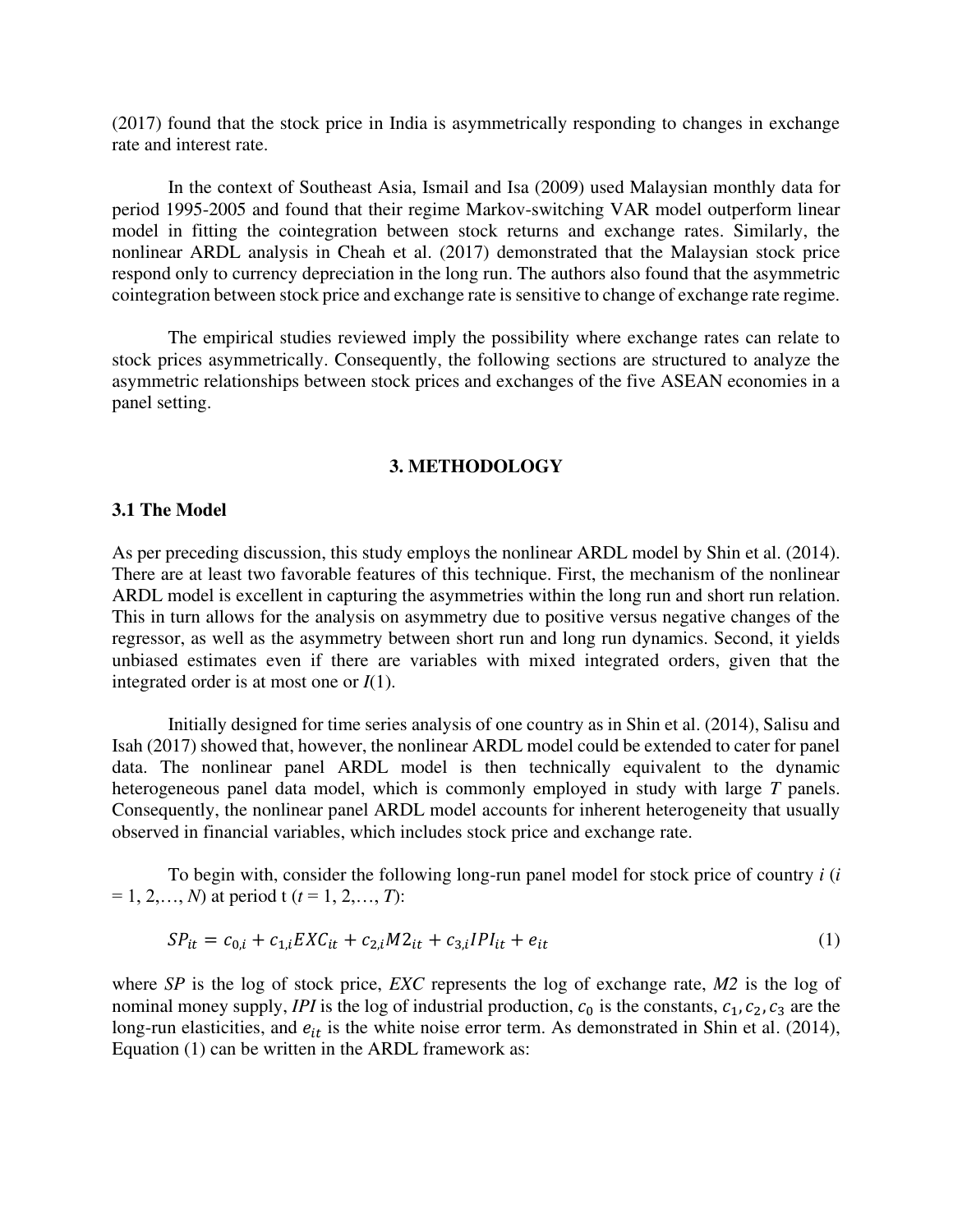$$
\Delta SP_{it} = \beta_{0,i} + \beta_{1,i} SP_{i,t-1} + \beta_{2,i} EXC_{i,t-1} + \beta_{3,i} M2_{i,t-1} + \beta_{4,i} IPI_{i,t-1} + \sum_{p=1}^{n1} \theta_{1,i} \Delta SP_{i,t-p} + \sum_{p=0}^{n2} \theta_{2,i} \Delta EXC_{i,t-p} + \sum_{p=0}^{n3} \theta_{4,i} \Delta M2_{i,t-p} + \sum_{p=0}^{n4} \theta_{5,i} \Delta IPI_{i,t-p} + \mu_i + \varepsilon_{it}
$$
\n(2)

where  $\beta$  is the long run parameter,  $\theta$  denotes the short run coefficient,  $\mu_i$  indicates the groupspecific effect, and  $\varepsilon_{it}$  is the error term. Equation (1) represents the symmetric version of the ARDL model, as the model assumes any exchange rate movement would linearly affect change in stock price. To assess the asymmetric impact of exchange rate appreciation and depreciation on stock price, the exchange rate *EXC* can be decomposed as:

$$
POS_{t} = \sum_{j=1}^{t} \Delta EXC_{i,j}^{+} = \sum_{j=1}^{t} \max (\Delta EXC_{i,j}, 0)
$$
\n(3)

and

$$
NEG_{t} = \sum_{j=1}^{t} \Delta EXC_{i,j}^{-} = \sum_{j=1}^{t} \min(\Delta EXC_{i,j}, 0)
$$
\n
$$
(4)
$$

where  $POS_t$  and  $NEG_t$  are the partial sums which capture the positive changes (appreciations) and negative changes (depreciations) of *EXC*, respectively. Combining Equation (3) and (4) to Equation (2) yields:

$$
\Delta SP_{it} = \beta_{0,i} + \beta_{1,i} SP_{i,t-1} + \beta_{2,i} POS_{i,t-1} + \beta_{3,i} NEG_{i,t-1} + \beta_{4,i} M2_{i,t-1} + \beta_{5,i} IPI_{i,t-1}
$$
  
+ 
$$
\sum_{p=1}^{n1} \theta_{1,i} \Delta SP_{i,t-p} + \sum_{p=0}^{n2} \theta_{2,i} \Delta POS_{i,t-p} + \sum_{p=0}^{n3} \theta_{3,i} \Delta NEG_{i,t-p} + \sum_{p=0}^{n4} \theta_{4,i} \Delta M2_{i,t-p}
$$
  
+ 
$$
\sum_{p=0}^{n5} \theta_{5,i} \Delta IPI_{i,t-p} + \mu_i + \varepsilon_{it}
$$
 (5)

 Equation (5) is the asymmetric panel ARDL representation of the stock price model in (1), which can be used to analyze the nonlinear effect of exchange rate on stock price. Specifically, the existence of long-run asymmetry is valid if the null hypothesis of  $\beta_2 = \beta_3$  is rejected. If  $\beta_2 = \beta_3$ is true, then there is no long-run asymmetry within the relationship between stock price and exchange rate and Equation (2) suffices. Therefore, Equation (5) is the preferred model for estimation in this study.

 This study will estimate both Equation (2) and (5) for the sake of comparison. The estimation of these panel ARDL models will undergo some procedures. First, this study will apply various cross-sectional dependency (CSD) tests to detect for the potential presence of CSD in the panel data. CSD in panel data has drawn rising attention in recent years. It refers to the correlation arising from common shocks with heterogeneous impacts across different countries. It also refers to the result of local spillover effects between regions or countries. Ignoring CSD in panel data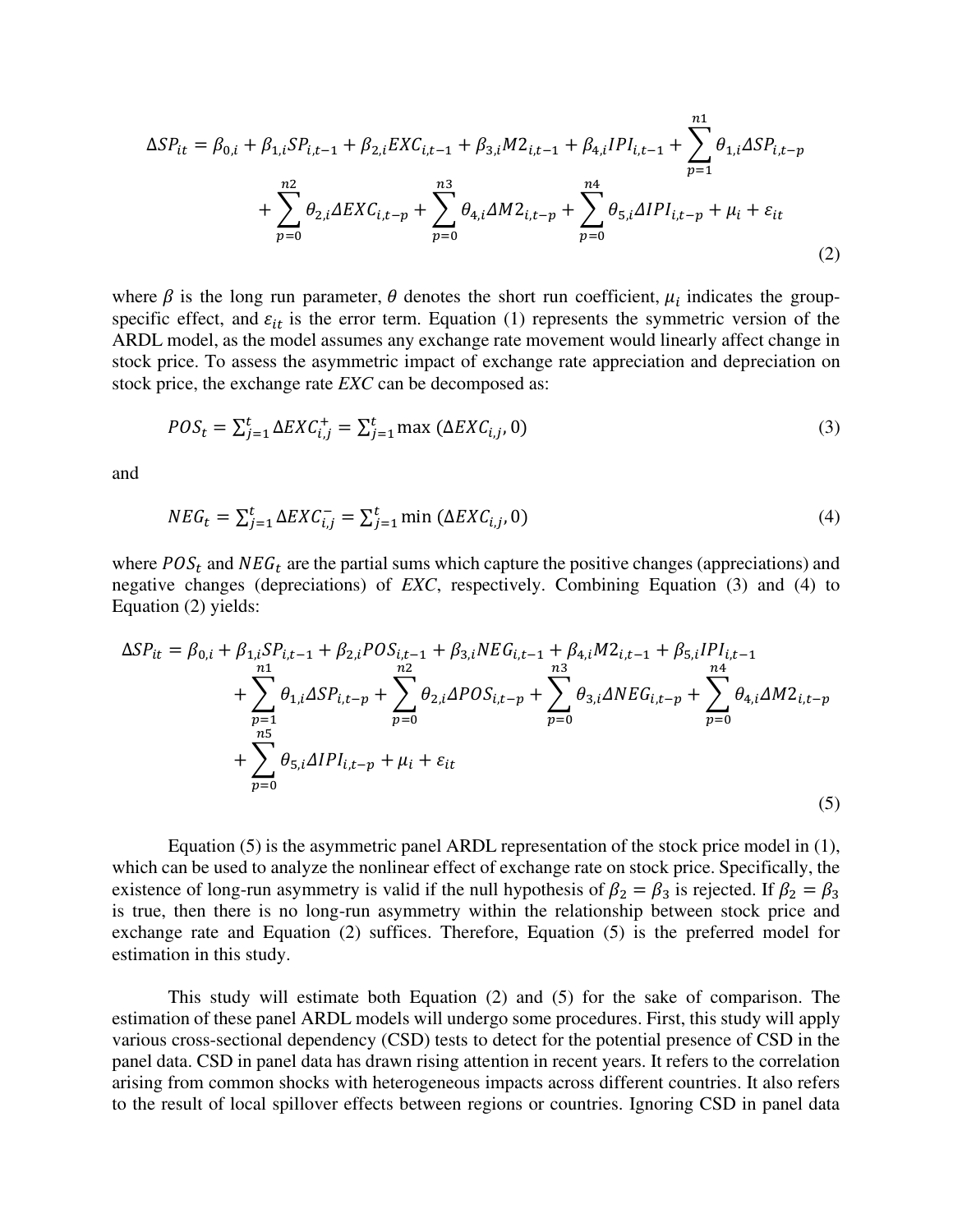estimation, especially in panel unit root analysis and cointegration test, may lead to the loss of estimator efficiency and result in invalid test statistics due to unaccounted dependency among the residuals. This study adopts two CSD tests, namely the Breush-Pagan (LM) test and the Pesaran CD test. The Breusch-Pagan (1980) Lagrange Multiplier (LM) test is the pioneer and the most commonly applied test for detecting CSD. However, one of the shortcomings of the Breusch-Pagan LM test is that it is not appropriate for testing CSD in large *N* and small *T* panel. To overcome the limitation, Pesaran (2004) suggested an alternative test known as the CD test, which is a scaled version of the standard LM test. The Pesaran (2004) CD test is often applied when the panel has small *N* and large *T*.

If the problem of CSD is confirmed in the panel data, the first-generation unit root tests such as LLC (Levin, Lin and Chun, 2002) and IPS (Im, Pesaran and Shin, 2003) panel unit root tests are inappropriate, as these tests fail to account for the issue of CSD. In this regard, Pesaran (2007) proposed the cross-sectionally augmented Dickey-Fuller (CADF) test, which runs the *t*-test for unit roots in heterogeneous panels with cross-section dependence. Similar to the IPS test, it is based on the mean of individual ADF test statistics of each unit in the panel. The standard ADF regressions are augmented with the cross section averages of lagged levels and first-differences of the individual series in order to eliminate the cross dependence effect in the series.

 After identifying the integrated order of each variable and if there is no variable comes with integrated order of more than one, then this study will proceed to test the cointegrating relationship. Similar to the unit root tests, the first generation cointegration tests (Pedroni, 1999; 2004; Kao, 1999) are not applicable under the presence of CSD. Westerlund (2007) developed an error correction based panel cointegration test, which provide robust test results even under the presence of CSD. The objective of the test is to examine the absence of cointegration by determining if error correction does exist among the individual panel members or among the whole panel.

Having confirmed the existence of long run cointegration, the last stage involves model estimation by using both the mean-group (MG) and pooled-mean-group (PMG) estimator. The MG estimator relies on estimating *N* time series regressions and averaging the coefficients, which is preferable when the errors are heterogeneous, while the PMG estimator involves the combination of pooling and averaging of coefficients (Blackburne and Frank, 2007). Both estimators are later subjected to the Hausman test for checking the heterogeneity of the models.

# **3.2 The Data**

 The panel dataset employed in this study covers five ASEAN countries (Indonesia, Malaysia, Philippines, Thailand, and Singapore) from August 1998 to January 2017. All data are obtained from the International Financial Statistic database (International Financial Statistic, 2018), except stock prices are obtained from the Bloomberg terminal (Bloomberg, 2018). Variable wise, the stock price (*SP*) is indicated by the stock market indices of each country, exchange rate is indicated by real effective exchange rates (*EXC*), nominal money supply is indicated by *M*2, and the industrial production level is indicated by the industrial production indices (*IPI*). Table A1 in the appendix section provides a detailed description for each data and indicator.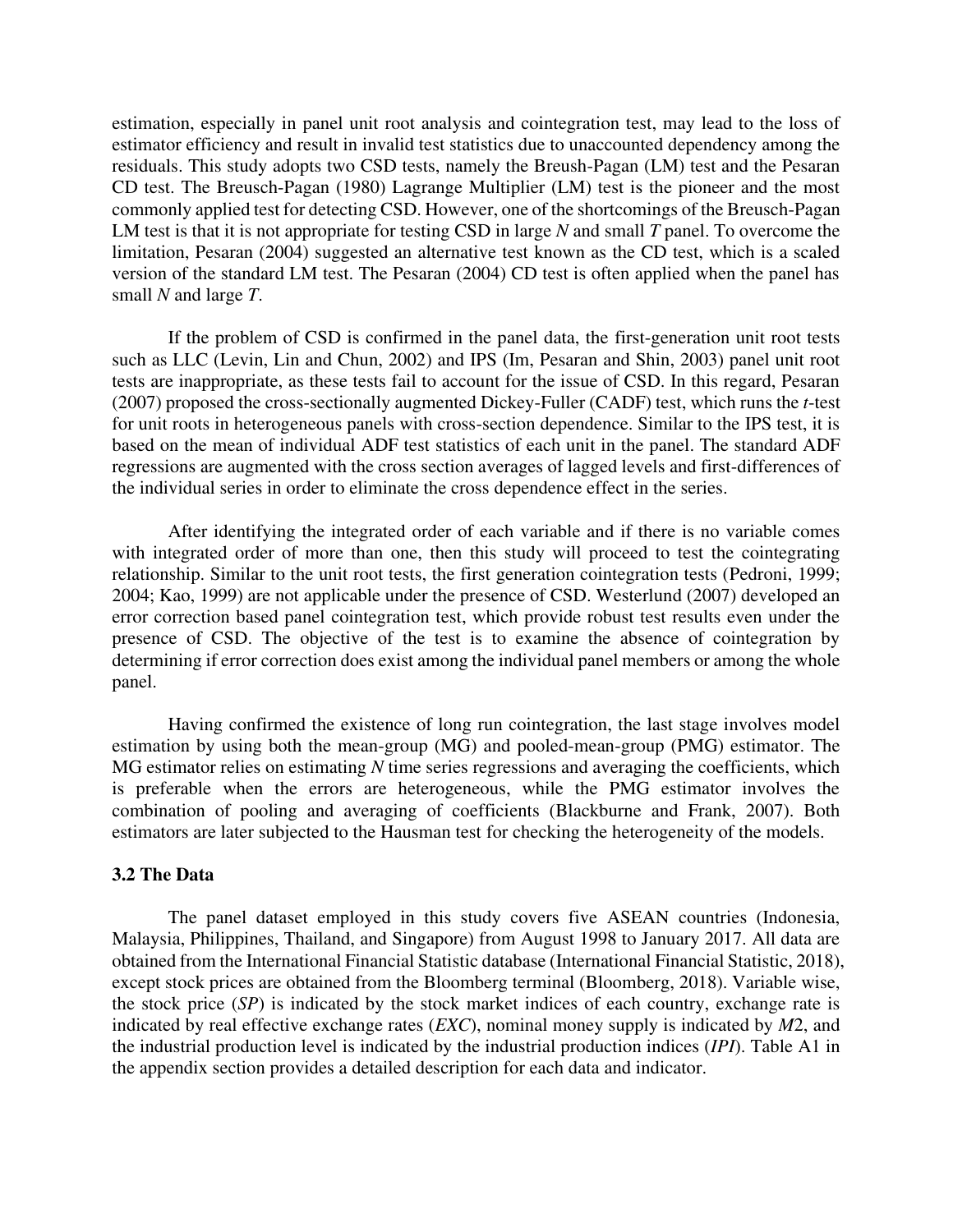Table 1 below shows the summary statistics of the data. As shown in the table, Philippine has the highest mean (3475.13) as well as the standard deviation (2174.68) in their stock market index, while Thailand has the lowest reading in both mean (822.84) and standard deviation (417.77). In terms of relative performance, Singapore stock market provides the highest risk adjusted monthly return given the highest mean-to-SD ratio (3.640) and Malaysian stock market follows the next with mean-to-SD ratio of 2.747. In term of effective exchange rate, Ringgit Malaysia seems to fluctuate the least among the ASEAN-5 countries over the observation period, mainly due to the dollar peg spanning from September 1999 to July 2005.

| Table 1. Descriptive Statistics |                   |         |         |                    |         |
|---------------------------------|-------------------|---------|---------|--------------------|---------|
| Country                         | <b>Statistics</b> | SP      | EXC     | M <sub>2</sub>     | IPI     |
|                                 |                   | (Index) | (Index) | (LCU, in millions) | (Index) |
| Indonesia                       | Mean              | 2329.05 | 85.81   | 2,010,118,014      | 84.39   |
|                                 | Std. Dev          | 1762.68 | 11.05   | 1,320,564,508      | 38.51   |
|                                 | Min.              | 276.15  | 45.64   | 531,977,000        | 32.47   |
|                                 | Max.              | 5518.68 | 102.6   | 5,004,976,786      | 162.11  |
| Malaysia                        | Mean              | 1170.54 | 97.18   | 854,775            | 89.83   |
|                                 | Std. Dev          | 426.03  | 4.35    | 452,714            | 16.02   |
|                                 | Min.              | 302.91  | 84.33   | 284,336            | 64.95   |
|                                 | Max.              | 1882.71 | 106.93  | 1,651,223          | 113.9   |
| Philippines                     | Mean              | 3475.13 | 95.86   | 2,418,221          | 86.72   |
|                                 | Std. Dev          | 2174.68 | 12.04   | 1,491,252          | 16.78   |
|                                 | Min.              | 993.35  | 73.19   | 818,135            | 49.28   |
|                                 | Max.              | 7963.11 | 118.70  | 6,068,287          | 109.98  |
| Singapore                       | Mean              | 2483.01 | 100.05  | 320,369            | 94.54   |
|                                 | Std. Dev          | 682.01  | 7.82    | 136,332            | 11.40   |
|                                 | Min.              | 856.43  | 88.83   | 131,438            | 73.90   |
|                                 | Max.              | 3805.7  | 114.1   | 564,199            | 124.69  |
| Thailand                        | Mean              | 822.84  | 94.20   | 10,369,086         | 85.02   |
|                                 | Std. Dev          | 417.77  | 7.30    | 4,069,260          | 18.25   |
|                                 | Min.              | 214.53  | 81.89   | 5,679,607          | 57.77   |
|                                 | Max.              | 1597.86 | 110.46  | 18,330,846         | 109.2   |
| All                             | Mean              | 2056.11 | 94.62   | 404,816,093        | 88.10   |
|                                 |                   | 1625.17 | 10.14   | 996,175,946        |         |
|                                 | Std. Dev          |         |         |                    | 22.56   |
|                                 | Min.              | 214.53  | 45.64   | 131,438            | 32.47   |
|                                 | Max.              | 7963.11 | 118.7   | 5,004,976,786      | 162.11  |

# **4. RESULTS AND DISCUSSIONS**

As aforementioned, the preliminary checking on CSD and the identification of the stationarity of each variable will precede the estimation of the asymmetric panel ARDL model. Table 2 below tabulates the results of the CSD tests and CADF test.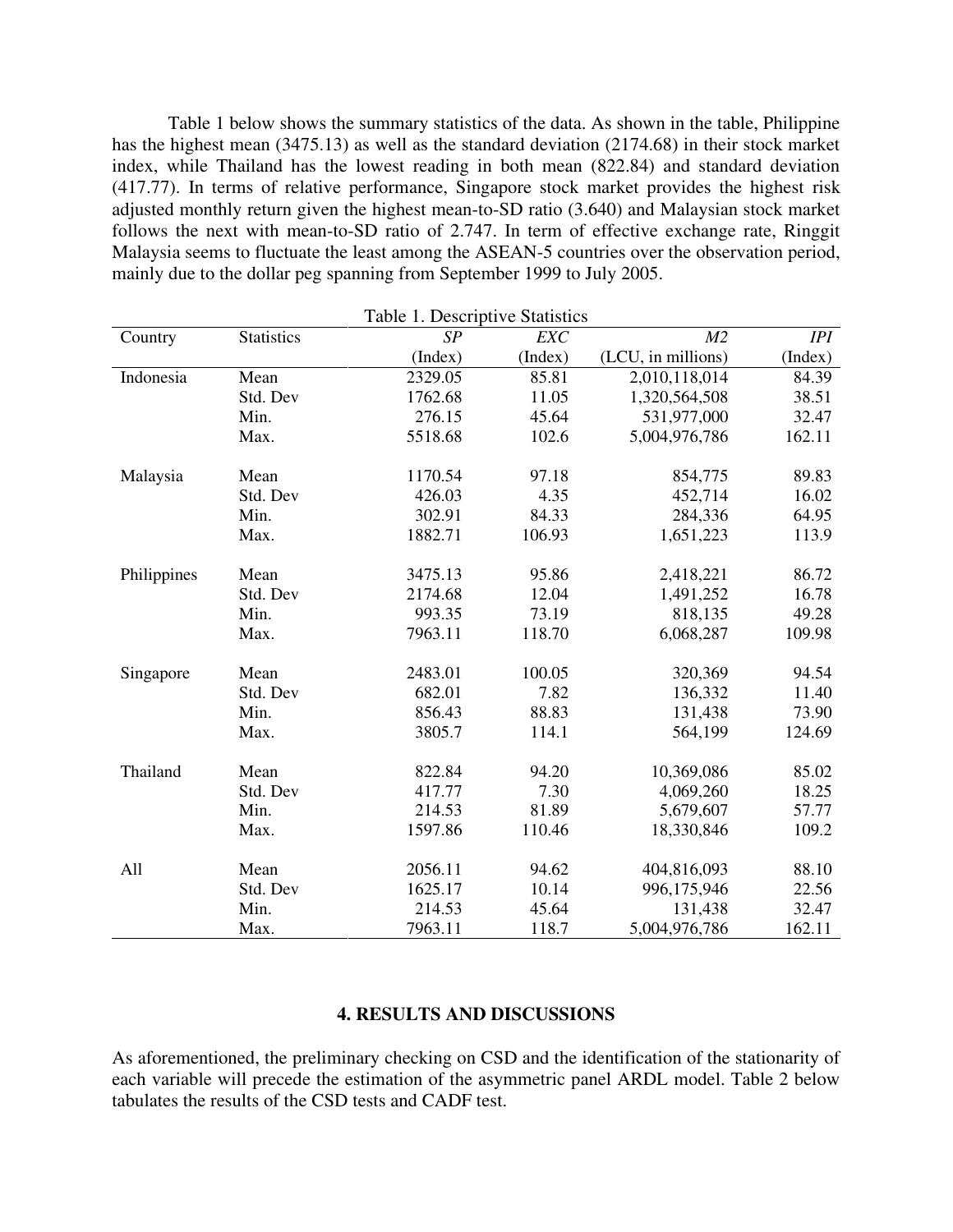|                              |              | Table 2. Cross Securinal Dependence and CADI Test |              |             |
|------------------------------|--------------|---------------------------------------------------|--------------|-------------|
| Variable                     | SР           | EXC                                               | IPI          | M2          |
| Breush-Pagan (LM)            | $-1862$ .*** | $-0.597$ .                                        | $-1435$ .*** | $-2163$ .   |
| Pesaran CD                   | $-43.12***$  | $-15.99***$                                       | $-37.29***$  | $-46.51***$ |
| <b>CADF</b> Test (level)     | $-2.830$     | $-2.736$                                          | $-2.528$     | $-1.515$    |
| CADF Test (first difference) | $-6.190***$  | $-6.190***$                                       | $-6.150***$  | $-6.190***$ |

Table 2. Cross Sectional Dependence and CADF Test

Note: Critical values of the CADF test  $(1\%)$  are taken from Pesaran (2007) Table 2b. \*\*\* indicates significance at 1%. The null hypothesis for LM and CD test examines the validity of no CSD in the series. The null hypothesis for CADF test examines non-stationarity of the series.

|                             |           | Table 3. Westerlund Panel Cointegration Test |                 |                        |
|-----------------------------|-----------|----------------------------------------------|-----------------|------------------------|
| Statistic                   | Value     | Z-value                                      | <i>p</i> -value | Robust <i>p</i> -value |
| Equation 2: Symmetric ARDL  |           |                                              |                 |                        |
| $G_t$                       | $-3.259$  | $-2.433$                                     | 0.008           | 0.033                  |
| $G_{a}$                     | $-17.521$ | $-2.083$                                     | 0.019           | 0.000                  |
| $P_t$                       | $-6.917$  | $-2.482$                                     | 0.007           | 0.000                  |
| $P_{a}$                     | $-15.859$ | $-2.864$                                     | 0.002           | 0.000                  |
| Equation 5: Asymmetric ARDL |           |                                              |                 |                        |
| $G_t$                       | $-3.290$  | $-1.977$                                     | 0.024           | 0.000                  |
| $G_{a}$                     | $-19.070$ | $-1.784$                                     | 0.037           | 0.000                  |
| $P_t$                       | $-6.708$  | $-1.758$                                     | 0.039           | 0.033                  |
| $P_{a}$                     | $-15.876$ | $-1.938$                                     | 0.026           | 0.000                  |

The results from the LM and CD tests indicate the existence of CSD in the data. This directs us to the CADF test to test for unit root in the series instead of using the first-generation unit root tests. The CADF test reveals that the each of the variables is integrated at order one, or *I*(1). This indicates the possible existence of cointegrating relation, and it satisfies the prerequisite of estimating the asymmetric ARDL model. The cointegrating relation is examined by using Westerlund (2007) cointegration test as mentioned above. The results are shown in Table 3. From the results, the long run cointegration is established in Equation 2 and Equation 5. The *p*-value and robust *p*-value for all four test statistics support the rejection of the null hypothesis of no cointegration. In other words, the variables are parallel and move in the same direction in the long run.

Next, Table 4 reports the estimated long run relations for both Equation (2) and (5). In particular, we will estimate the symmetric version of the panel ARDL model (Equation 2) and then proceed with the asymmetric version (Equation 5) using both MG and PMG estimator. As the Hausman tests indicate that PMG is the preferred estimator, as the null hypothesis of homogeneity is not rejected for both symmetric model and asymmetric model. Thus, the following result reporting and discussions will only focus on the PMG estimators<sup>3</sup>.

As far as the symmetric panel long-run model is of concern, the results indicate that exchange rate movements do not have significant effect on the changes in stock price in the long run at all conventional significance levels. This finding is consistent with numerous past studies which found weak evidence of the long-run link between exchange rate and stock price (see, for

<sup>&</sup>lt;sup>3</sup> However, the results of MG estimation are available upon request.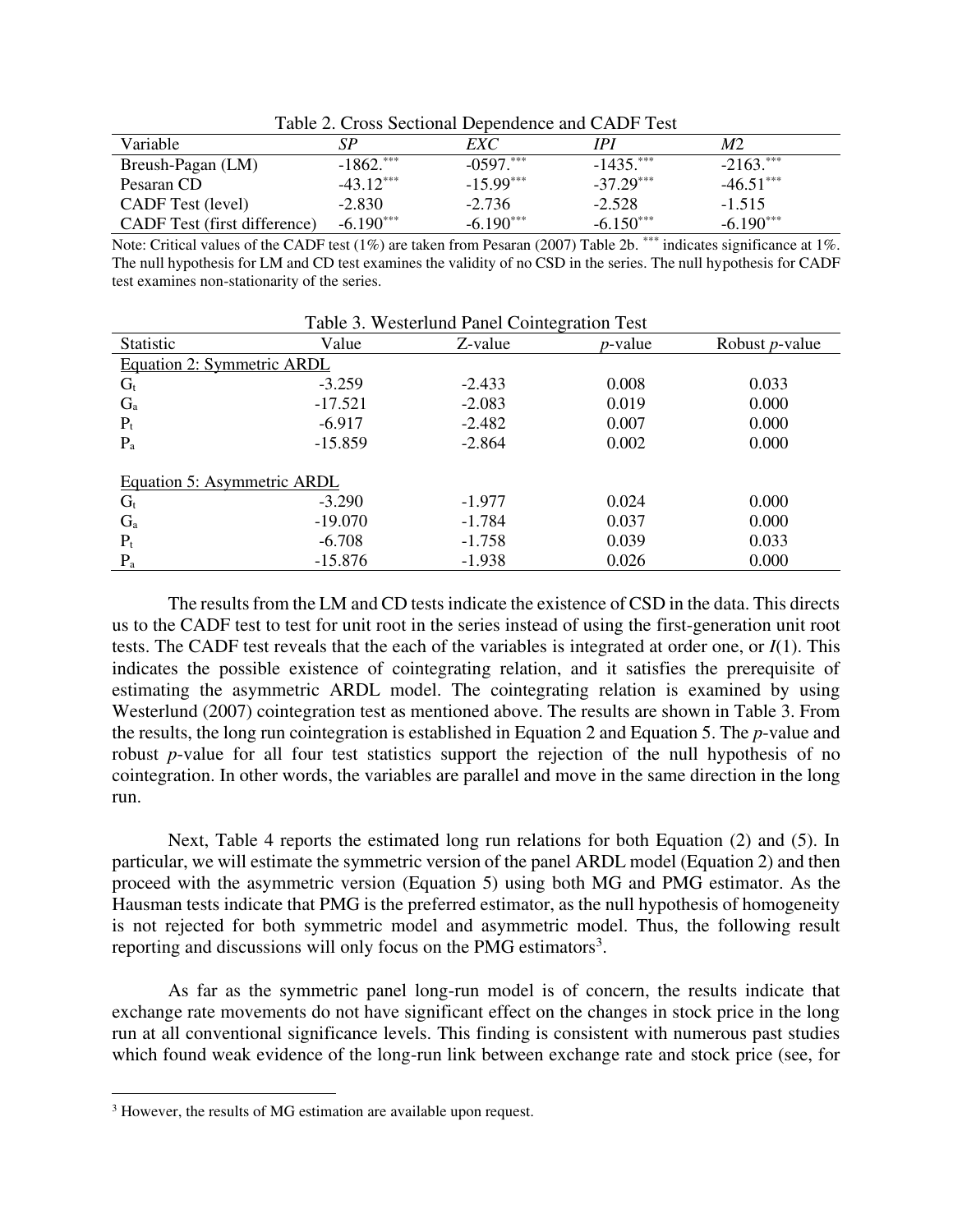examples, Mansor, 2000; Nieh and Lee, 2001; Muhammad and Rasheed, 2003). However, as Bahmani-Oskooee and Saha (2015) commented, these findings of weak long-run links are often left unexplained.

|                        | Table 4. Long-run Estimates: PMG Estimator |               |
|------------------------|--------------------------------------------|---------------|
| Dependent variable: SP |                                            |               |
| Independent            | Symmetric                                  | Asymmetric    |
| Variable               | (Equation 2)                               | (Equation 5)  |
| <b>EXC</b>             | $-0.188-$                                  |               |
|                        | [0.707]                                    |               |
| POS                    | -                                          | $*$ 1.494 $*$ |
|                        |                                            | [0.012]       |
| NEG                    |                                            | $-0.140$      |
|                        |                                            | (0.845)       |
| M <sub>2</sub>         | $***0.771***$                              | 0.322         |
|                        | [0.000]                                    | [0.202]       |
| IPI                    | **-0.714**-                                | **-1.156**-   |
|                        | [0.019]                                    | [0.024]       |
| $ECT(-1)$              | **-0.045**-                                | ***-0.037***- |
|                        | [0.019]                                    | [0.000]       |
| Hausman test           | <b>PMG</b>                                 | <b>PMG</b>    |
| (PMG/MG is preferred)  |                                            |               |

Note: Figures in parentheses represent the probability values.  $*, **$ , and  $***$  indicate the rejection of null hypothesis at 10%, 5% and 1%, respectively.

 The asymmetric long run model shows some interesting results. Instead of using the linear term of log exchange rate, the asymmetric model partitions the exchange rate (*EXC*) to exchange rate appreciations (*POS*) and depreciations (*NEG*). The estimated coefficients of *POS* in both models show that exchange rate appreciations exert significant and negative impact on ASEAN stock prices in the long run. Specifically, the stock price will decrease by 1.51% and 1.46% over the long run if REER appreciates by 1.0%, respectively. However, the coefficients of *NEG* show that depreciation has no significant effect on changes in stock price. In short, the asymmetric panel ARDL models above clearly show that stock price would only respond to currency appreciation in the long run, and that currency depreciation has no significant impact on the stock markets. This result of asymmetry is consistent with the early findings in Bahmani-Oskooee (2015) and Cheah et al. (2017), who have found similar result in the case of U.S. and Malaysia, respectively.

 In terms of the controlled variables, all models report that stock price will respond positively with expansionary monetary policy over the long run. However, it seems that stock price is not responsive to the industrial production level. Table 2 also reports the error-correction term (ECT). The ECT in both symmetric and asymmetric models are significant at 5% level with magnitudes range from -0.0564 to -0.0528. This implies that the long run model specification is a proper mechanism for error correction of the short run dynamics. Specifically, any short-run deviations would be adjusted back to the equilibria at a speed of about 4.5% to 3.7% per year. Given that the estimation outputs of all models above are statistically similar except the part for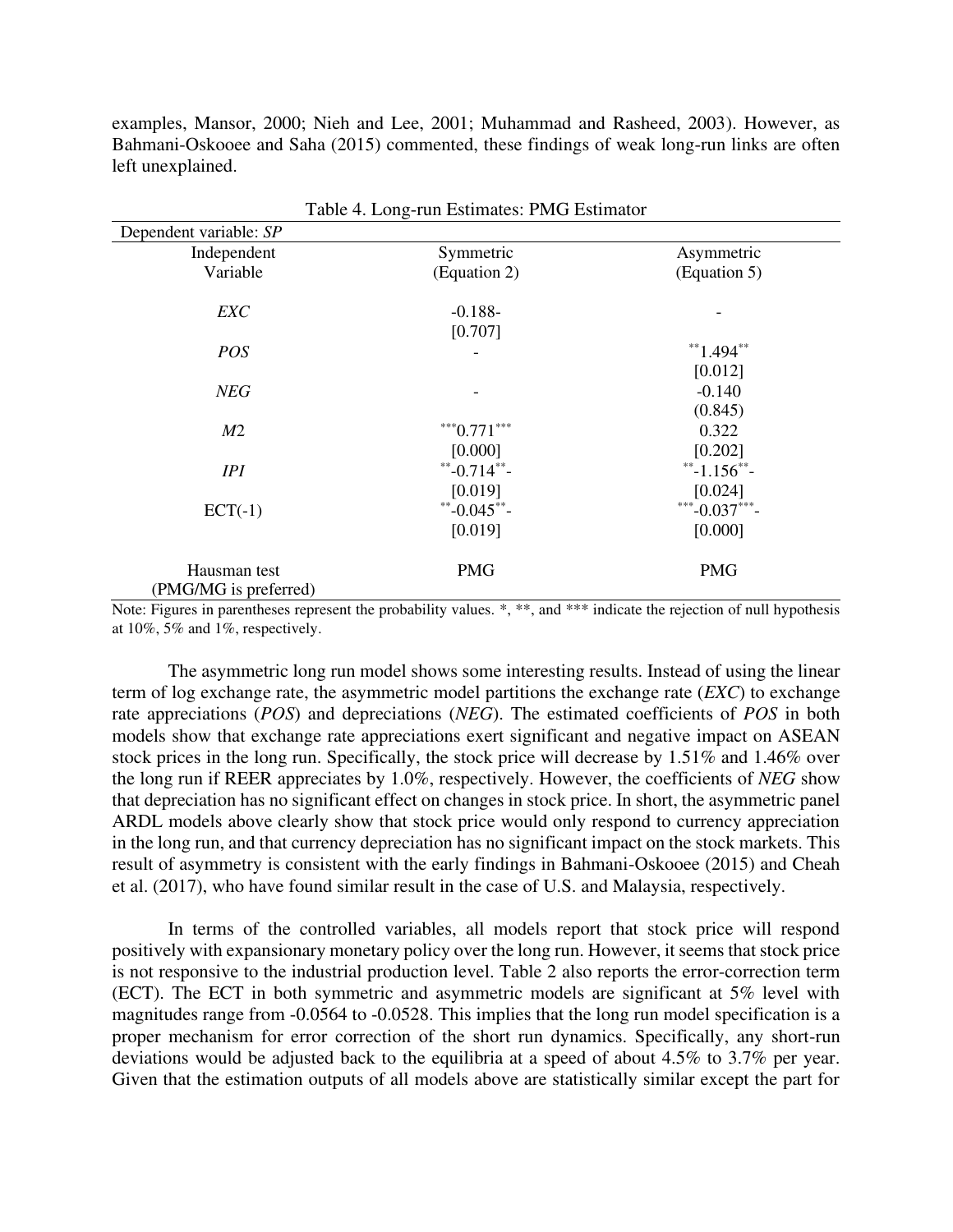exchange rate, it further emphasizes that there is a strong asymmetry lie within the relationship between stock price and exchange rate.

# **5. CONCLUSION**

This paper questions on the existence of asymmetric cointegrating relationship between stock prices and exchange rates of ASEAN-5 countries. By using an asymmetric panel cointegration approach and monthly data of ASEAN-5 countries from August 1998 to January 2017, this paper yields some important findings. First, exchange rates and stock prices are cointegrated in the context of ASEAN-5, but the long-run relation is statistically insignificant if a linear or symmetric model specification is applied. Second, the long-run relations between stock market and foreign exchange market are asymmetric rather than symmetric, in which the stock prices are only responding to currency appreciation. Although this study does not directly address the reason behind this asymmetry, asymmetric hedging (Miller and Reuer, 1998) behavior of securities holders and asymmetric default risk might hold the explanations. Third, these findings are robust to the use of different indicators of exchange rate.

The findings above carry several implications. From the prospect of stock market investor, it is advisable to stay responsive to the fluctuations of exchange rate, particularly when the currency is appreciating. As the results indicate that stock prices will likely to drop in the long run when currency appreciates, participants in stock markets of ASEAN-5 are expected to adjust their investment decisions accordingly to their short-long position. Some implications are applicable to monetary policymaking as well. Monetary policy makers are advised to be more attentive to any policy change that would affect currency rate and interest rate, as these policies might bring persistent shocks to stock market. Additionally, it is suggested to include the element of asymmetry within dynamic adjustments whenever a study is designed to examine the equity-exchange rate nexus.

The findings are subject to some limitations. First, the study focused on the ASEAN-5 market, a regional economic bloc in Southeast Asia that consists of both developed and emerging economies. Therefore, it is advised to be cautious in making inferences about the equity-exchange rate relationship in other countries or economic blocs. Likewise, it is recommended to examine the existence of the asymmetric relationship in other country groups or regions that are similar in terms of economic cooperation or integration. Second, the results are obtained using monthly data as some of the variables employed are not available in higher frequency. Therefore, future research can consider using daily or higher frequency data to re-examine the asymmetric relationship found in this study.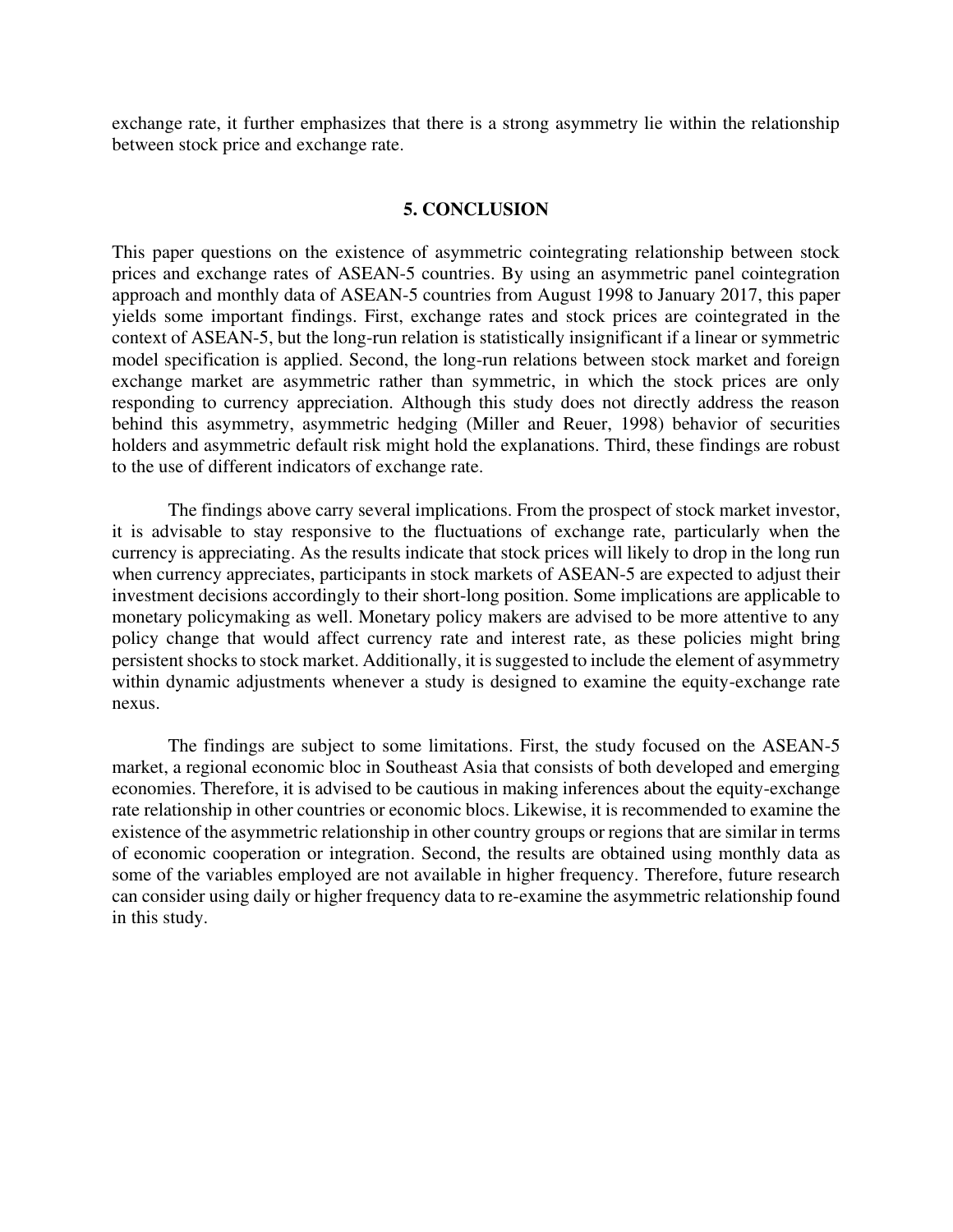### **REFERENCES**

- Abdalla, I., & Murinde, V. (1997). Exchange rate and stock price interactions in emerging financial markets: evidence on India, Korea, Pakistan and the Philippines. *Applied Financial Economics*, *7*, 25−35.
- Aggarwal, R. (1981). Exchange rates and stock prices: a study of the US capital markets under floating exchange rates. *Akron Business and Economic Review*, *2*, 7−12.
- Ajayi, R.A, & Mougoue, M. (1996). On the dynamic relation between stock prices and exchange rates. *Journal of Financial Research*, *19*, 193−207.
- Ajayi, R.A, Friedman, J., & Mehdian, S.M. (1998). On the relationship between stock returns and exchange rates: Tests of Granger causality. *Global Finance Journal, 9*, 241−251.
- Bahmani-Oskooee, M., & Saha, S. (2015). On the relation between stock prices and exchange rates: a review article. *Journal of Economic Studies*, *42*, 707−732.
- Bahmani-Oskooee, M., & Saha, S. (2016). Do exchange rate changes have symmetric or asymmetric effects on stock prices? *Global Finance Journal*, *31*, 57–72.
- Bahmani-Oskooee, M., & Sohrabian, A. (1992). Stock prices and the effective exchange rate of the dollar. *Applied Economics*, *24*, 459−464.
- [Dataset] Bloomberg L.P. (2018). *Stock Exchange Index*: *Various* [Data file]. Retrieved from Bloomberg database.
- Breusch, T., & Pagan, A. (1980). The Lagrange Multiplier Test and its Applications to Model Specification in Econometrics. *The Review of Economic Studies*, *47*(1), 239.
- Cheah, S.P., Yiew, T.H., & Ng, C.F. (2017). A nonlinear ARDL analysis on the relation between stock price and exchange rate in Malaysia. *Economics Bulletin*, *37*(1), 336−346.
- Chow, E.H., Lee, W.Y., & Solt, M.S. (1997). The exchange rate risk exposure of asset returns. *Journal of Business*, *70*, 105−123.
- Dornbush, R., & Fisher, S. (1980). Exchange rates and the current account. *American Economic Review*, *70*, 960−971.
- Franck, P., & Young, A. (1972). Stock price reaction of multinational firms to exchange realignments. *Financial Management*, *1*, 66−73.
- Giovannini, A., & Jorion, P. (1987). Interest rates and risk premia in the stock market and in the foreign exchange market. *Journal of International Money and Finance*, *6*, 107−124.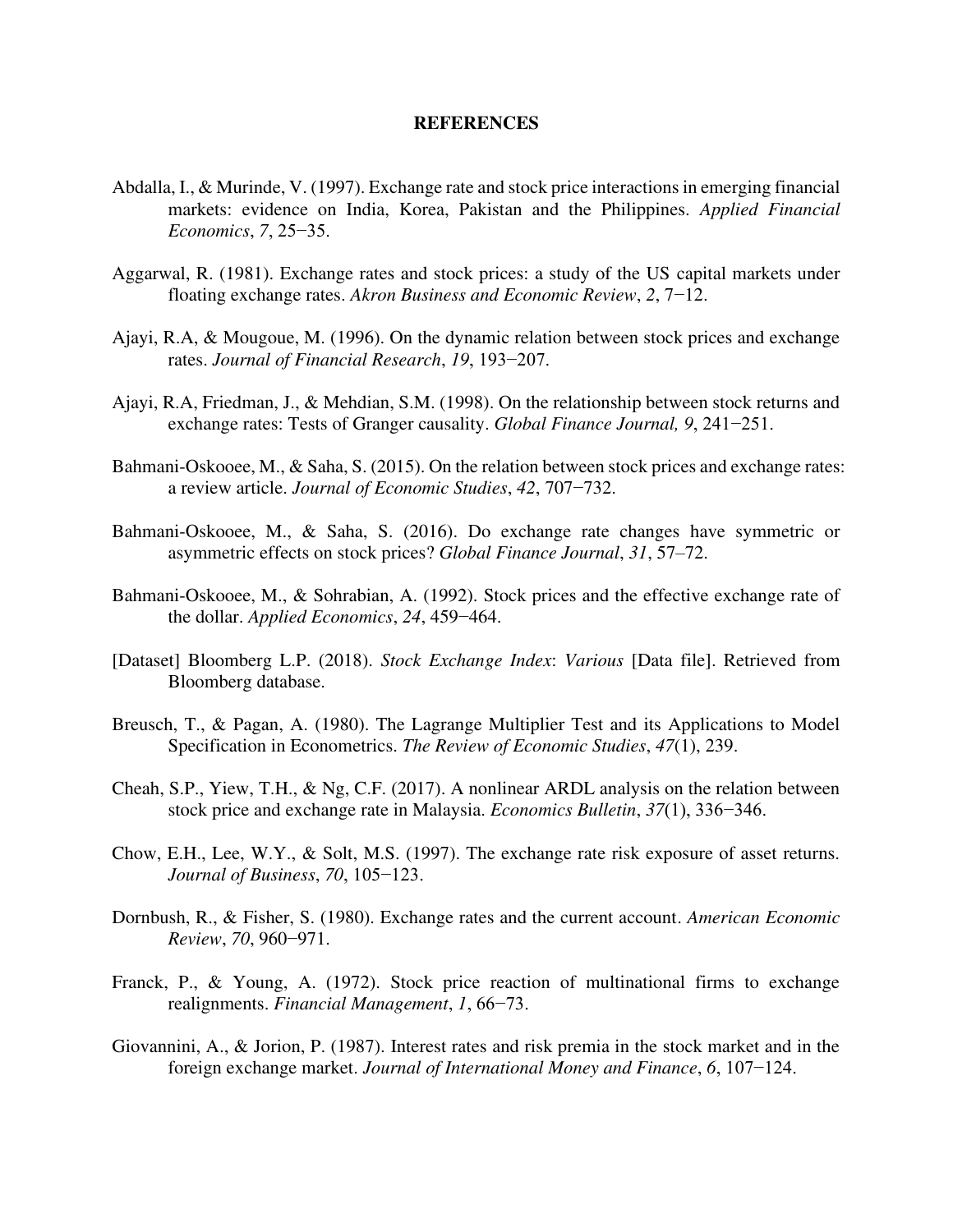- Hatemi, J.A., & Roca, E. (2005). Exchange rates and stock prices: Interaction during good and bad Times: Evidence from the ASEAN4 Countries. *Applied Financial Economics*, *8*, 539−546.
- Hau, H., & Rey, H. (2005). Can portfolio rebalancing explain the dynamics of equity returns, equity flows, and exchange rates? *American Economic Review*, *94*, 126−133.
- Hau, H., & Rey, H. (2006). Exchange rates, equity prices, and capital flows. *Review of Financial Studies*, *19*, 273−317.
- [Dataset] International Financial Statistics. (2018). *Country Tables*. Retrieved from http://data.imf.org/?sk=388DFA60-1D26-4ADE-B505- A05A558D9A42&sId=1479329132340
- Im, K.S., Pesaran, M.H., & Shin, Y. (2003). Testing for unit roots in heterogeneous panels. *Journal of Econometrics*, *115*(1), 53–74.
- Ismail, M.T., & Isa, Z.B. (2009). Modeling the interactions of stock price and exchange rate in Malaysia. *Singapore Economic Review*, *54*(4), 605−619.
- Levin, A., Lin, C.F., & Chu, C.S.J. (2002). Unit root tests in panel data: asymptotic and finite sample properties. *Journal of Econometrics*, *108*(1), 1–24.
- Lin, C.H. (2012). The comovement between exchange rate and stock prices in Asian emerging markets. *International Review of Economics and Finance*, *22*, 161−172.
- Long, S., Zhang, M., Li, K., & Wu, S. (2021). Do the RMB exchange rate and global commodity prices have asymmetric or symmetric effects on China's stock prices? Financial Innovation, 7, DOI: 10.1186/s40854-021-00262-0.
- Mansor, H.I. (2000). Cointegration and Granger causality tests of stock price and exchange rate interactions in Malaysia. *Asian Economic Bulletin*, *17*, 36−47.
- Miller, K.D., & Reuer, J.J. (1998). Asymmetric corporate exposures to foreign exchange rate changes. *Strategic Management Journal*, *19*, 1183−1191.
- Muhammad, N., & Rasheed, A. (2003). Stock prices and exchange rates: Are they related? Evidence from South Asian Countries. *Pakistan Development Review*, *41*(4), 535−550.
- Mukherjee, T.K., & Naka, A. (1995). Dynamic relations between macroeconomic variables and the Japanese stock market: an application of a vector error correction model. *Journal of Financial Research*, *18*, 223−237.
- Nieh, C.C., & Lee, C.F. (2001). Dynamic relationship between stock prices and exchange rates for G-7 countries. *The Quarterly Review of Economics and Finance, 41*, 477−490.